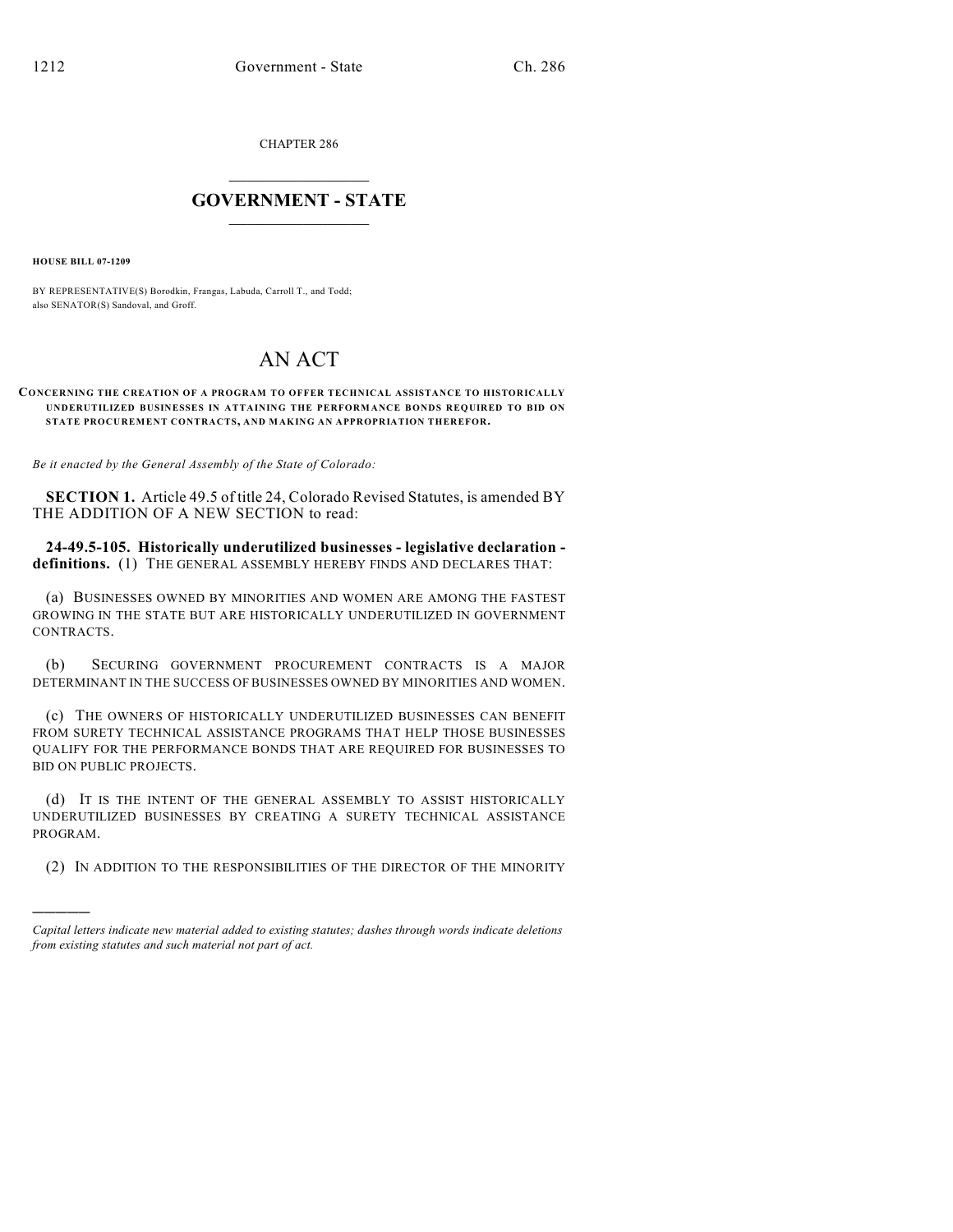BUSINESS OFFICE SPECIFIED IN SECTION 24-49.5-103, THE DIRECTOR SHALL ESTABLISH A PROGRAM TO PROVIDE SURETY TECHNICAL ASSISTANCE SERVICES FOR THE BENEFIT OF HISTORICALLY UNDERUTILIZED BUSINESSES AND MAY CONTRACT WITH INSURANCE COMPANIES, SURETY COMPANIES, AGENTS, OR BROKERS FOR THE PURPOSE OF IMPLEMENTING THE PROGRAM.

(3) THE DIRECTOR OF THE MINORITY BUSINESS OFFICE SHALL COMPILE A CENTRALIZED DIRECTORY OF ALL HISTORICALLY UNDERUTILIZED BUSINESSES THAT HAVE OBTAINED THE CONTRACT PERFORMANCE AND PAYMENT BONDS REQUIRED IN ORDER TO BE AWARDED A GOVERNMENT PROCUREMENT CONTRACT. THE DIRECTOR SHALL ENSURE THAT THE DIRECTORY IS ACCESSIBLE TO GOVERNMENTAL ENTITIES THAT ENTER INTO PROCUREMENT CONTRACTS.

(4) AS USED IN THIS SECTION, UNLESS THE CONTEXT OTHERWISE REQUIRES, "HISTORICALLY UNDERUTILIZED BUSINESS" MEANS AN ENTITY THAT QUALIFIES AS A SMALL BUSINESS PURSUANT TO 13 CFR 121 AND THAT IS A PROFIT-MAKING CORPORATION, SOLE PROPRIETORSHIP, PARTNERSHIP, OR JOINT VENTURE IN WHICH MORE THAN FIFTY PERCENT OF THE SHARES OF STOCK OR OTHER EQUITABLE SECURITIES ARE OWNED BY ONE OR MORE PERSONS WHO ARE MEMBERS OF THE FOLLOWING GROUPS:

(a) AFRICAN AMERICAN;

(b) HISPANIC AMERICAN, INCLUDING BUT NOT LIMITED TO ALL PERSONS OF MEXICAN, PUERTO RICAN, CUBAN, CENTRAL OR SOUTH AMERICAN, OR OTHER SPANISH OR PORTUGUESE CULTURE OR ORIGIN, REGARDLESS OF RACE;

(c) ASIAN AMERICAN, INCLUDING BUT NOT LIMITED TO PERSONS WHOSE ORIGINS ARE FROM JAPAN, CHINA, TAIWAN, KOREA, VIETNAM, LAOS, CAMBODIA, THE PHILIPPINES, SAMOA, THE UNITED STATES TERRITORIES OF THE PACIFIC, OR THE NORTHERN MARIANA ISLANDS; AND SUBCONTINENT ASIAN AMERICAN, INCLUDING BUT NOT LIMITED TO PERSONS WHOSE ORIGINS ARE FROM INDIA, PAKISTAN, BANGLADESH, SRI LANKA, BHUTAN, OR NEPAL;

(d) NATIVE AMERICAN, INCLUDING BUT NOT LIMITED TO PERSONS WHO ARE AMERICAN INDIANS, ESKIMOS, ALEUTS, OR HAWAIIANS OF POLYNESIAN DESCENT; OR

(e) WOMEN, INCLUDING WOMEN OF ANY GROUP SPECIFIED IN PARAGRAPHS (a) TO (d) OF THIS SUBSECTION (4).

**SECTION 2. Appropriation - adjustment to the 2007 long bill.** (1) In addition to any other appropriation, there is hereby appropriated, out of any moneys in the general fund not otherwise appropriated, to the minority business office in the office of economic development, office of the governor, for technical assistance to historically underutilized businesses, for the fiscal year beginning July 1, 2007, the sum of twenty-nine thousand seventy-three dollars (\$29,073) and 0.5 FTE, or so much thereof as may be necessary, for the implementation of this act.

(2) For the implementation of this act, the appropriation made in section 21 of the annual general appropriation act for the fiscal year beginning July 1, 2007, shall be